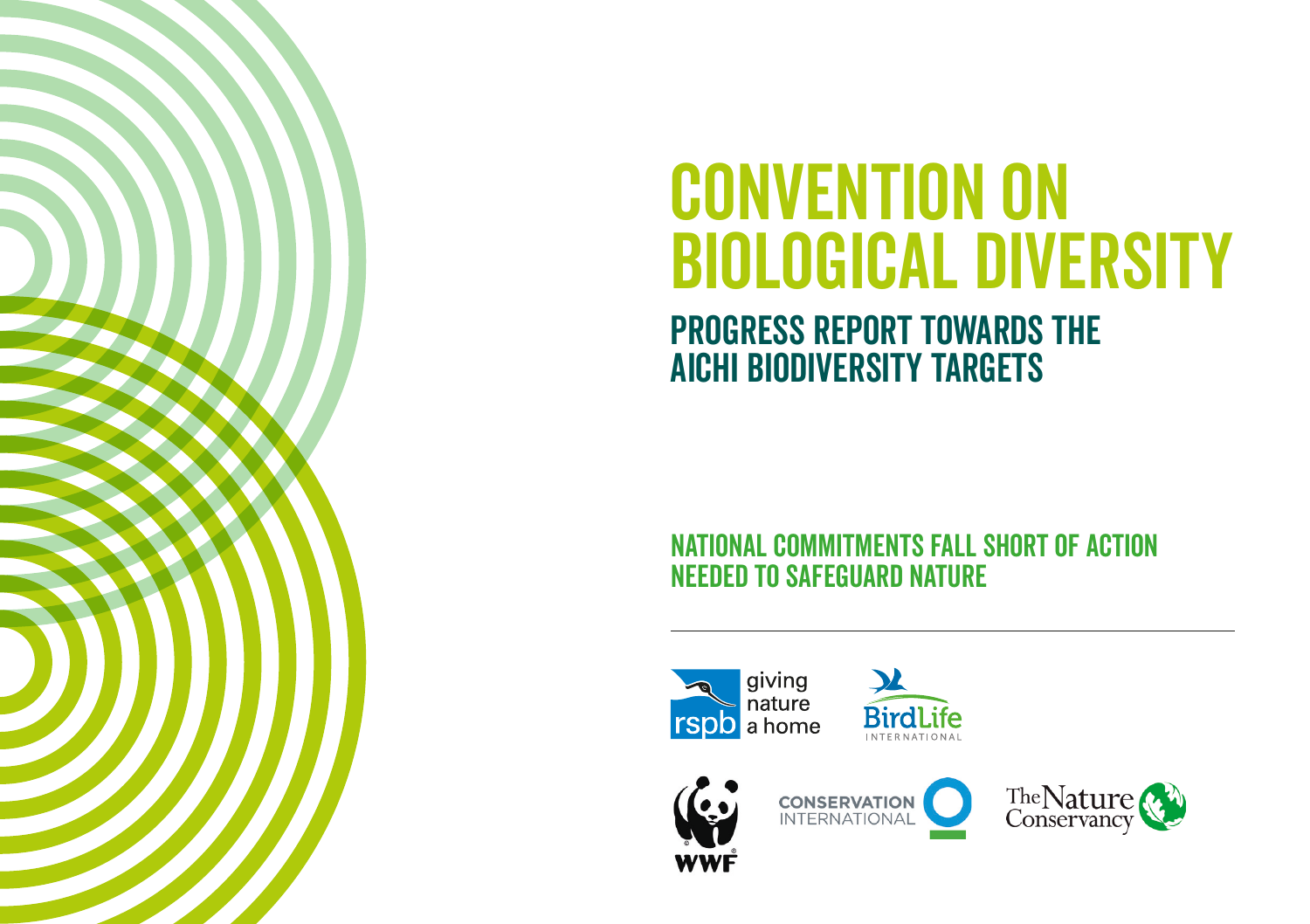# In 2010, the world agreed to a bold and ambitious agenda to address the decline in global biodiversity. The Strategic Plan for Biodiversity 2011–2020 and the Aichi Biodiversity Targets (The Aichi Targets) set out challenges for the global community to meet by 2020.

With four years left, five of the world's largest conservation NGOs (Birdlife International, Conservation International, The RSPB, The Nature Conservancy and WWF) came together to produce an assessment to highlight national and regional progress and ambition to date.

While there is evidence of positive progress on a number of the targets, the overall picture is poor, with inadequate progress to date in most countries, and weak levels of future ambition. Based on the current trajectory, the world will not meet the Aichi Targets.

Concerned by these findings, we call on CBD Parties to:

- **1. Be bold and raise the ambition of their national targets,**
- **2. Intensify progress on implementation,**
- **3. Increase support and resources to low-income countries to translate ambition into implementation,**
- **4. Take responsibility for global ambition,**
- **5. Ensure accurate and regular reporting.**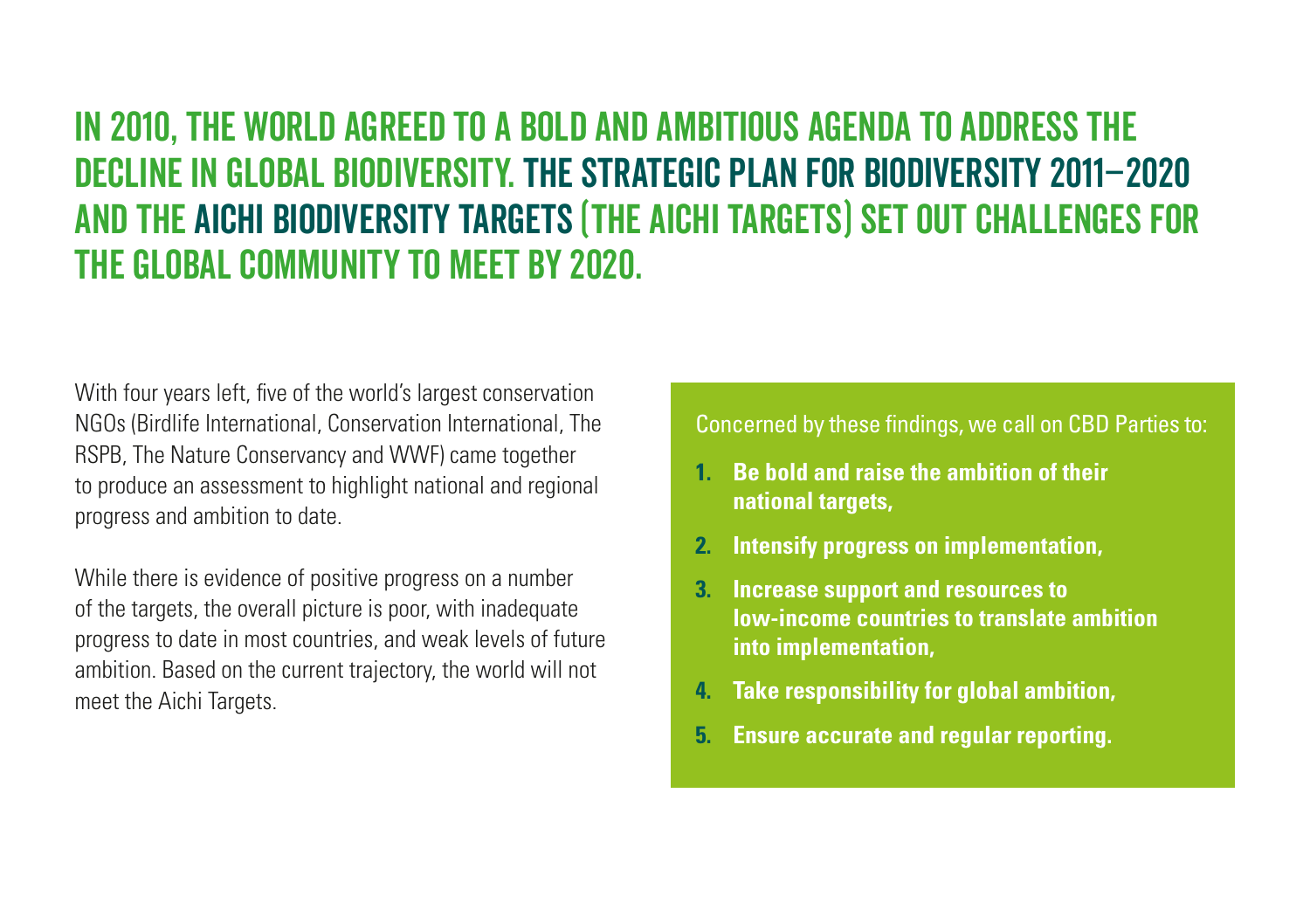## **METHODOLOGY**

101 parties submitted their National Biodiversity Strategy and Action Plans (NBSAPs) and 5th National Reports between 2011 and 2016. As of July 2016, 5th National Reports have been submitted by 90% of the Parties, and NBSAPs by 52%<sup>1</sup>. These were collated, analysed and scored by the CBD Secretariat<sup>2, 3</sup> (SCBD).

This NGO assessment uses this scored data set to examine two things:

**1. Alignment** This measure aims to provide an indication of how a country's national target compares to the scope and level of ambition of each Aichi Target as stated in countries' NBSAPs, and as scored by the SCBD.

**2. Progress** This measure provides an indication of national progress towards the Aichi Targets based on the information contained in the 5th National Reports, and as scored by the SCBD.

Each country where scored data was available was ranked into three broad categories – (reduced down from eight categories that the SCBD used for ease of analysis):

# **ALIGNMENT OF NATIONAL TARGET**

**Red:** Significantly below the Aichi Target, or is not clearly related to it **Orange:** Less ambitious and/or does not address all elements of the Aichi Target **Green:** Commensurate with, or exceeds the Aichi Target

#### **PROGRESS**

**Red:** No progress, or a decline against the Aichi Target **Orange:** Progress to achieve the Aichi Target but at insufficient rate **Green:** On track to meet or exceed the Aichi Target

The data was then grouped by target, and by political and economic groupings. This assessment counts the number of countries within each of the categories above, based on target, economic group and political group, using plotted bars to complement those done by the SCBD4 .

Although a similar analysis was presented in the Global Biodiversity Outlook 4 and in COP documentation prepared by the SCBD, this new assessment adds analysis on alignment and examines differences in progress and alignment in political and economic groups.

# **LIMITATIONS**

- Only 52% of the Parties' NBSAPs have been submitted for SCBD review and therefore fed into this study, while others have yet to be developed or updated, meaning that we lack a truly "global" picture of national ambition. Based on the current trajectory, it is likely that other NBSAPs when received, will mirror the results in this analysis. Therefore, the overall picture is unlikely to change up to 2020<sup>5</sup>.
- For the "alignment" data, some national targets may be ambitious in light of national circumstances. A country's starting point should be considered when comparing data<sup>6</sup>. However, the lack and availability of information prevented this evaluation.
- Not all targets are relevant to all countries e.g. a coral reef target for land-locked Mongolia.
- Targets are based on the assumption that all countries make the same contribution to the total effort, despite varying land area.

```
3
https://www.cbd.int/impact/assessment-table-2016-04-22-en.pdf
```

```
4
https://www.cbd.int/reports/.
```
<sup>1</sup> https://www.cbd.int/doc/meetings/cop/cop-13/official/cop-13-08-add2-en.pdf, para 7

<sup>2</sup> https://www.cbd.int/doc/meetings/cop/cop-13/official/cop-13-08-add2-en.pdf

<sup>5</sup> https://www.cbd.int/doc/meetings/cop/cop-13/official/cop-13-08-add2-en.pdf, para 9

<sup>6</sup> https://www.cbd.int/impact/assessment-table-2016-04-22-en.pdf , para 5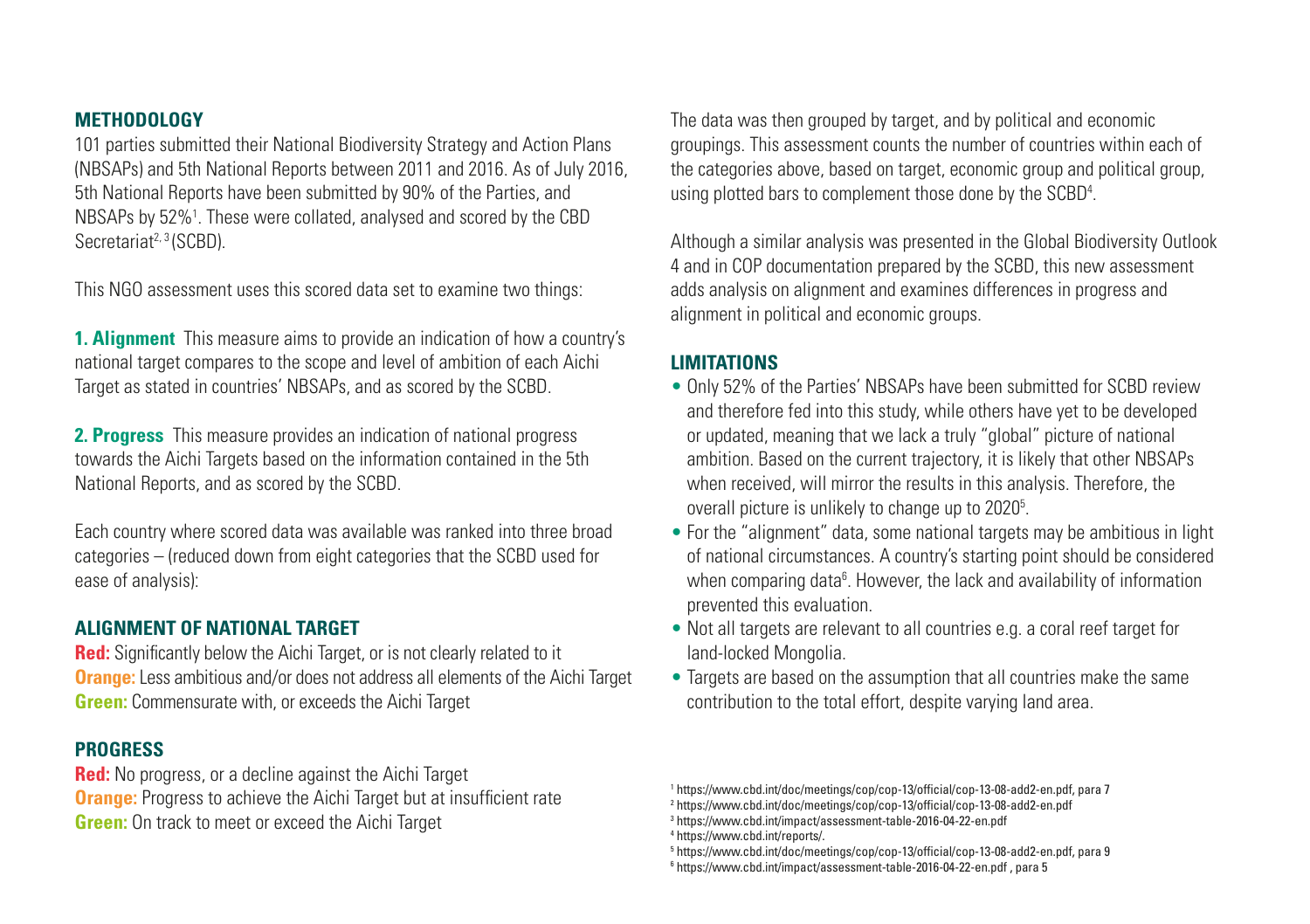# 1. Alignment of national targets to Aichi Targets

**Analysis:** This chart displays countries' alignment at the national level, towards all 20 of the Aichi Targets. Overall, only about 10% of countries reported national targets that *exceed or are commensurate* with the global level of ambition, whilst about 40% of countries were *less ambitious* and 50% indicate targets with *significantly lower ambition*. In particular Target 2 (*Development and Poverty Reduction*) and Targets 5 to 7 in Strategic Goal B, *reducing direct pressures on biodiversity and promoting sustainable use*, seem to be areas where countries have the lowest ambition.

**Conclusion:** Given we are already past the half-way point of the CBD Strategic Plan, the translation of the global targets into NBSAPs is very disappointing. If 90% of countries that have currently submitted their NBSAP have set national targets that are lower than the global ambition, then national level ambition is not sufficient to achieve the global commitment. **Unless countries significantly increase their ambition, the Aichi Targets will not be delivered.**

# **T1**: awareness raising **T2**: biodiversity values **T3**: incentives/harmful subsidies **T4**: sustainable production/consumption **T5**: habitat loss **T6**: sustainable fisheries **T7**: sustainable agriculture/forestry **T8**: pollution **T9**: invasive alien species **T10**: coral reefs **T11**: protected areas **T12**: threatened species **T13**: genetic diversity **T14**: ecosystem services **T15**: ecosystem resilience **T16**: Nagoya Protocol implementation **T17**: NBSAP update

**T18**: traditional knowledge **T19**: knowledge, science, technology **T20**: financial resources mobilization

**Overall**



Significantly below the Aichi Target, or is not clearly related to it Less ambitious and/or does not address all elements of the Aichi Target Commensurate with, or exceeds the Aichi Target

% of reporting countries

#### **Alignment of national targets to Aichi Targets**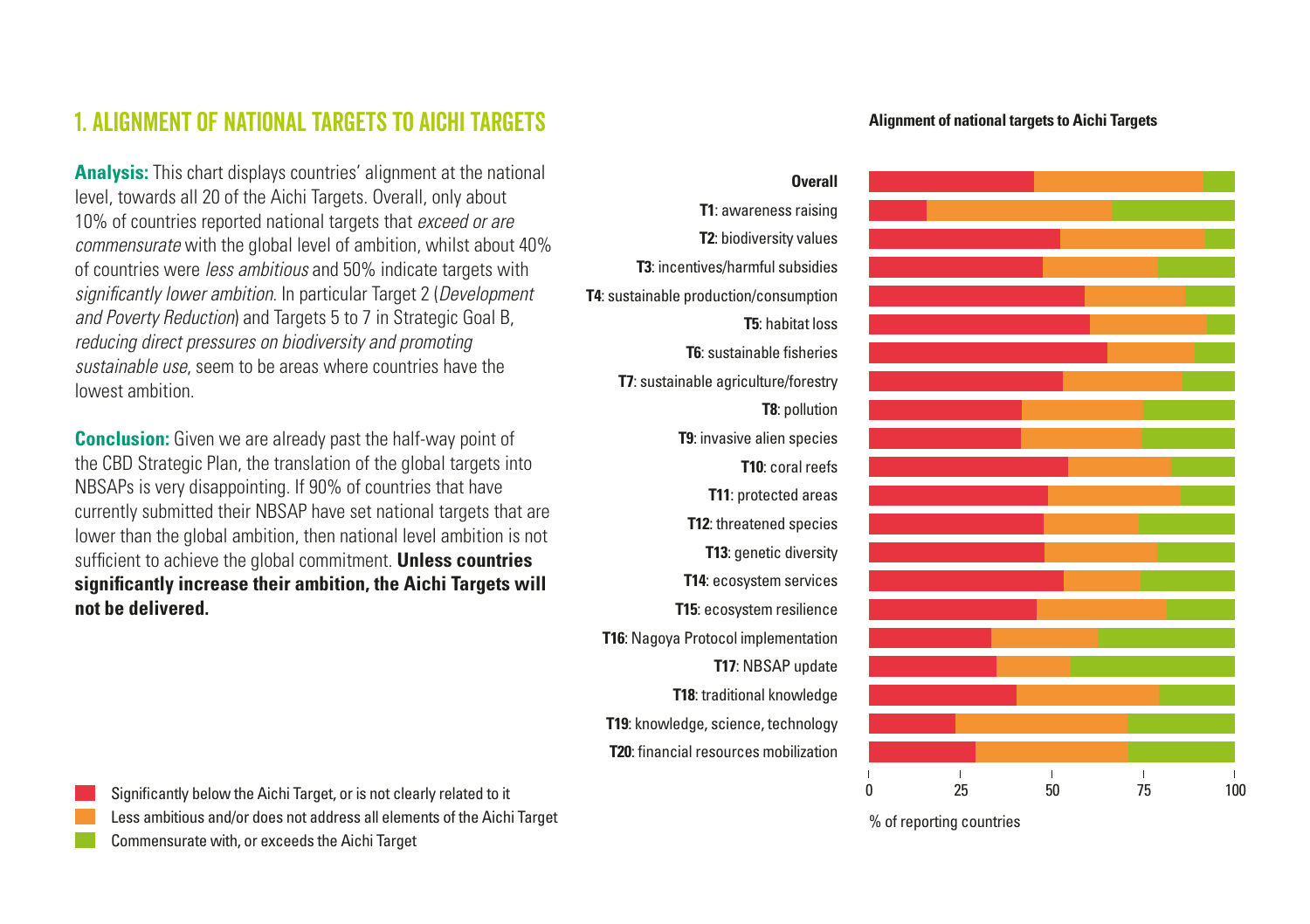# 2. Progress of national targets towards the Aichi Targets

**Analysis:** This chart displays countries' progress against all 20 Aichi Targets. It is striking that overall, only about 5% of countries' national reports indicate that they are *on track* to meet the global targets. Meanwhile, around 75% of countries have *made progress but at an insufficient rate* to meet the global ambition by 2020, and 20% of national reports indicate that countries have made *no progress or have even moved away* from the global targets. Target 20 on resource mobilization has one of the lowest scores; 35% of countries indicate *no progress* and 65% of countries are *on track* or making *insufficient progress*.

**Conclusion:** Countries appear to be progressing better on targets which are more procedural in nature, such as Target 16 on *Ratification of the Nagoya Protocol*, and Target 17 on *updating the NBSAPs*. Target 11, and work on protected areas, has a long history of integration into national strategies, so this may explain why progress is higher for this target. Unfortunately, progress on Target 20 on *resource mobilization* is less positive, with over 85% of countries not meeting their commitments so far. The low level of progress for many countries is likely to be explained in part due to competing national resource allocation. **Based on current progress, and with 95% of countries behind schedule, the Aichi Targets are not on track unless countries significantly increase their efforts.**

No progress, or a decline against the Aichi Target Progress to achieve the Aichi Target but at insufficient rate On track to meet or exceed the Aichi Target

**T1**: awareness raising **T2**: biodiversity values **T3**: incentives/harmful subsidies **T4**: sustainable production/consumption **T5**: habitat loss **T6**: sustainable fisheries **T7**: sustainable agriculture/forestry **T8**: pollution **T9**: invasive alien species **T10**: coral reefs **T11**: protected areas **T12**: threatened species **T13**: genetic diversity **T14**: ecosystem services **T15**: ecosystem resilience **T16**: Nagoya Protocol implementation **T17**: NBSAP update **T18**: traditional knowledge **T19**: knowledge, science, technology **T20**: financial resources mobilization

**Overall**

#### **Progress of national targets towards the Aichi Targets**



% of reporting countries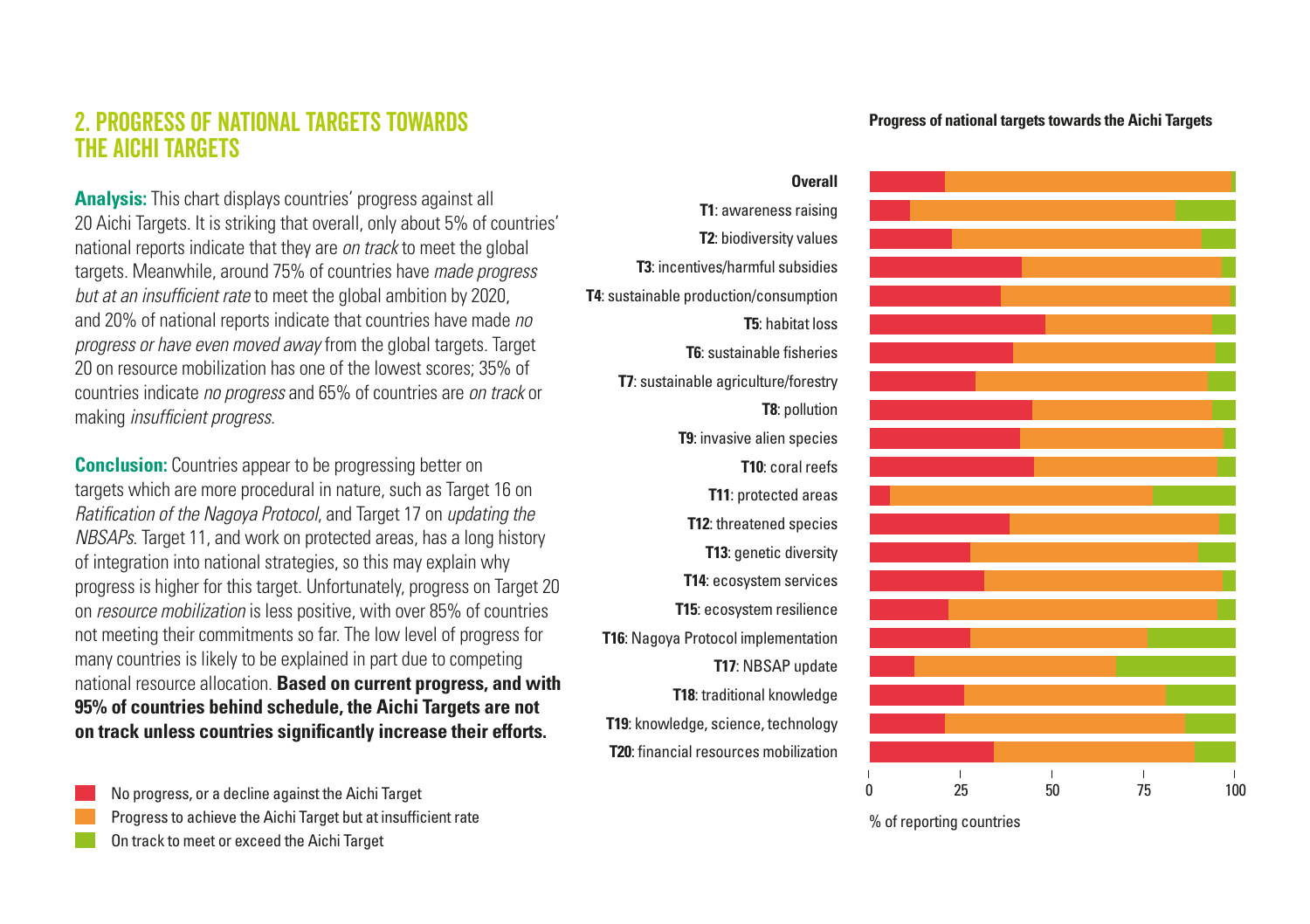# 3. Alignment and progress of national targets by economic groups

**Analysis:** The charts display national target alignment by economic groups, based on World Bank categories<sup>7</sup>. The analysis shows that, compared to the overall picture, highincome countries seem to be *less aligned* in their national target setting than lower-income countries. However, when examining progress, high-income countries reported *more progress* than low and middle-income countries.

**Conclusion:** Only 5% of high-income countries reported targets that are commensurate with the Aichi Targets. It is encouraging to see that low-income countries have set more ambitious targets than higher-income countries, despite making less progress. **To make significant progress to 2020, high-income countries need to ramp up their ambition, whilst further action is needed to support lower-income countries to translate their ambition into action.**



Significantly below the Aichi Target, or is not clearly related to it

Less ambitious and/or does not address all elements of the Aichi Target

Commensurate with, or exceeds the Aichi Target

World Bank economic



#### **Progress of national targets by World Bank economic grouping**

No progress, or a decline against the Aichi Target Progress to achieve the Aichi Target but at insufficient rate On track to meet or exceed the Aichi Target

#### **Alignment of national targets by World Bank economic grouping**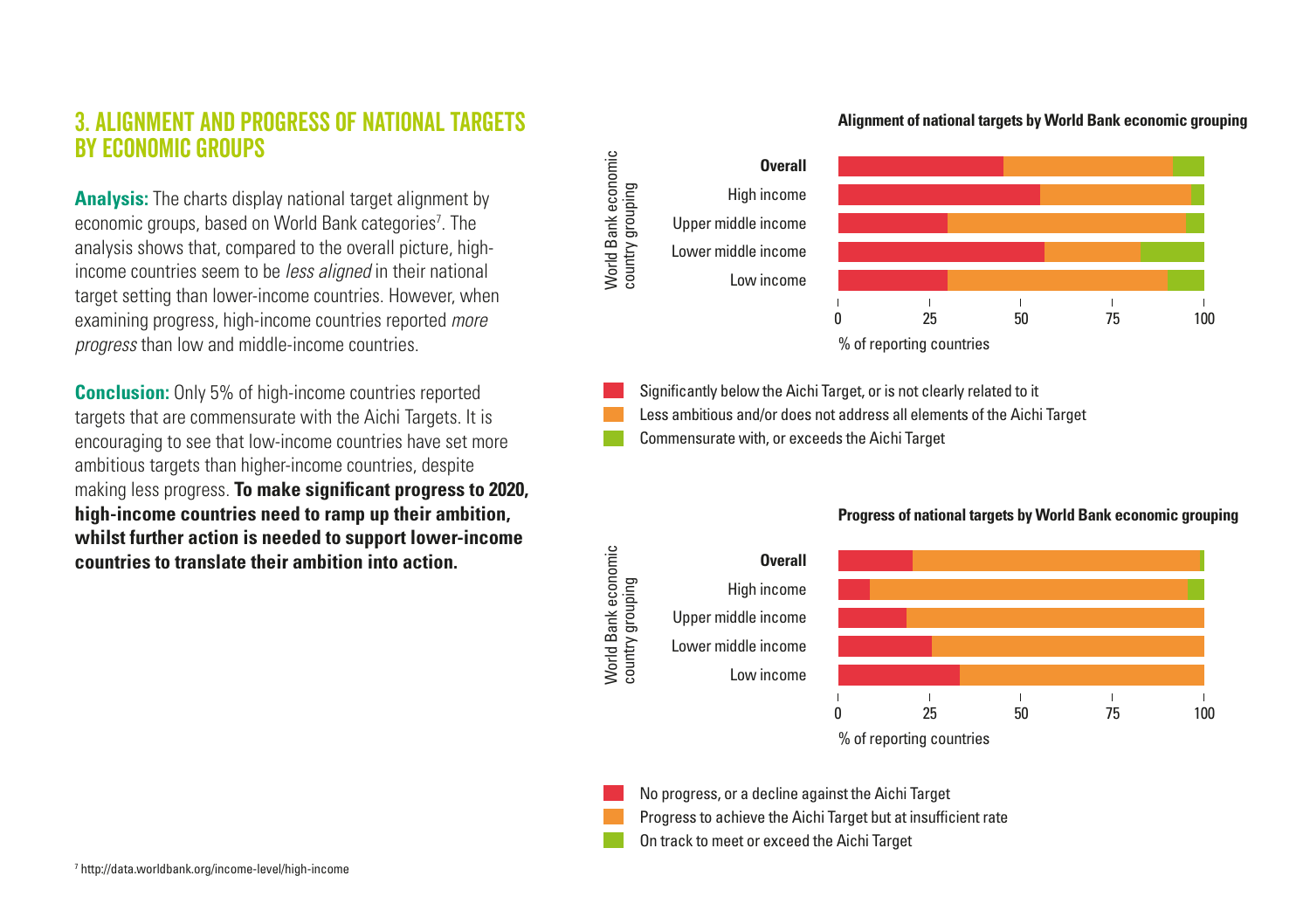# 4. Alignment of national targets by key political groupings

**Analysis:** The *Least Developed Countries* have the highest alignment with the scope and ambition of the Aichi Targets, followed by the *African Group*, G77 and *Group of Latin American Countries*, whereas JUSCANZ8 , the *Small Island Developing States* and the EU demonstrate the least target alignment.

**Conclusion:** Political groupings with a higher proportion of developed countries, in particular the EU, show less alignment with the scope and ambition of the Aichi Targets than other groupings with a higher proportion of developing countries. **With the current level of alignment, it is unlikely that the 2020 timeline of the Aichi Targets will be met across any political group.** 

JN political country grouping UN political country grouping

#### **Alignment of national targets by key political groupings**



% of reporting countries



Significantly below the Aichi Target, or is not clearly related to it Less ambitious and/or does not address all elements of the Aichi Target Commensurate with, or exceeds the Aichi Target

8 The group of countries composed of Australia, Canada, Iceland, Israel, Japan, Liechtenstein, New Zealand, Norway, Switzerland, and the United States (not party to the convention).